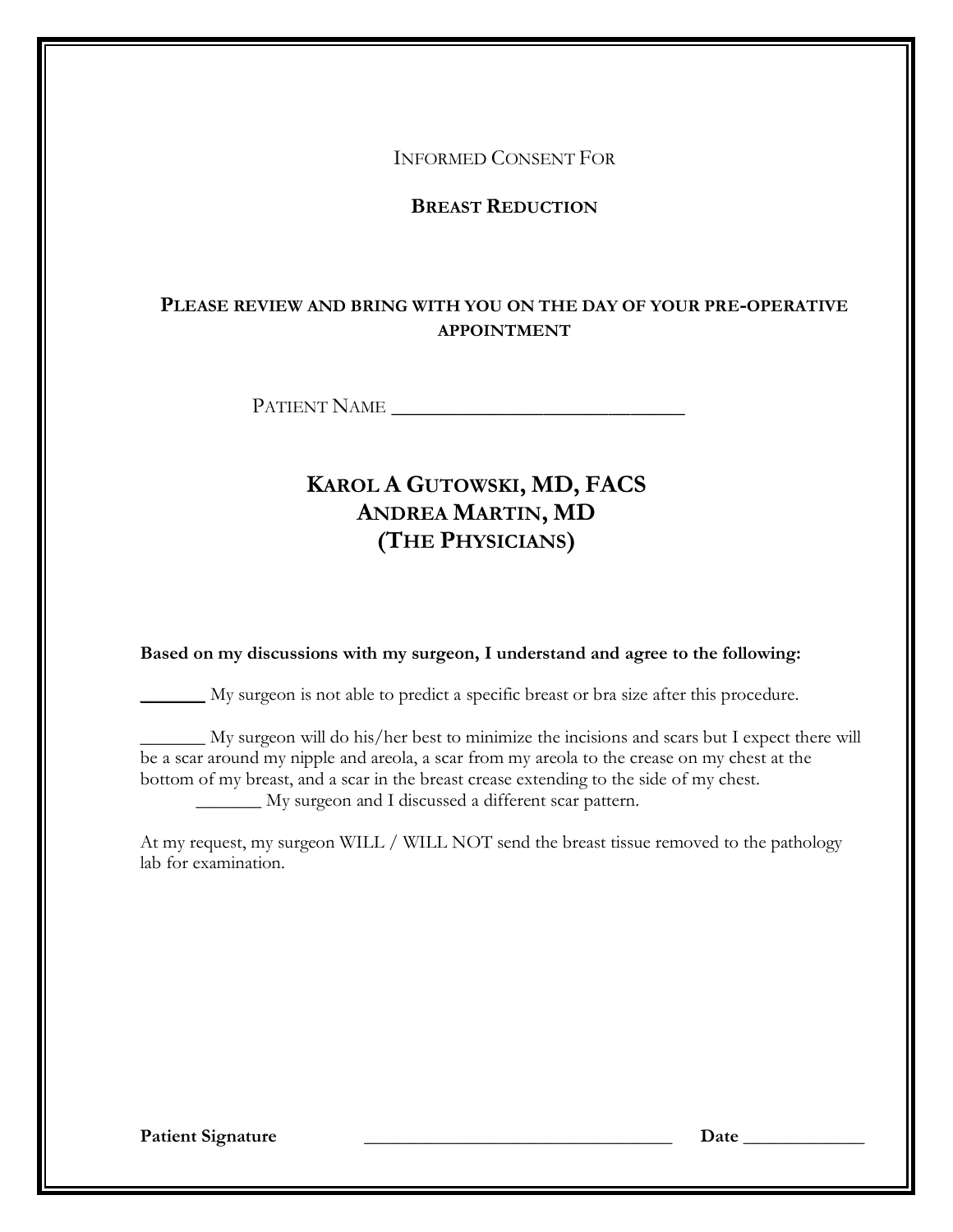## **INSTRUCTIONS**

This is an informed-consent document that has been prepared to help your plastic surgeon inform you about reduction mammaplasty surgery, its risks, and alternative treatments.

It is important that you **read this information carefully and completely**. Please **initial each page**, indicating that you have read the page and **sign the consent for surgery** as proposed by your plastic surgeon.

## **GENERAL INFORMATION**

Women who have large breasts may experience a variety of problems from the weight and size of their breasts, such as back, neck, and shoulder pain, and skin irritation, or women may have a significant breast asymmetry. Breast reduction is usually performed for relief of these symptoms rather than to enhance the appearance of the breasts. The best candidates are those who are mature enough to understand the procedure and have realistic expectations about the results. There are a variety of different surgical techniques used to reduce and reshape the female breast. There are risks and complications associated with reduction mammaplasty surgery.

## **ALTERNATIVE TREATMENT**

Reduction mammaplasty is an elective surgical operation. Alternative treatment would consist of not undergoing the surgical procedure, physical therapy to treat pain complaints, or wearing undergarments to support large breasts. In selected patients, liposuction has been used to reduce the size of large breasts but is typically NOT covered by insurance and does NOT remove excess skin. Risks and potential complications are associated with alternative surgical forms of treatment.

## **RISKS of REDUCTION MAMMAPLASTY SURGERY**

Every surgical procedure involves a certain amount of risk. It is important that you understand the risks involved with reduction mammaplasty. An individual's choice to undergo a surgical procedure is based on the comparison of the potential risks to benefits. Although the majority of women do not experience the following complications, you should discuss each of them with your plastic surgeon to make sure you understand the risks, potential complications and consequences of breast reduction.

**Pain**- A breast reduction may not improve musculoskeletal pain in the neck, back and shoulders, particularly if that pain is not related to the weight of the breasts. Abnormal scarring in skin and the deeper tissues of the breast may produce pain.

**Bleeding**- It is possible, though unusual, to experience a bleeding episode during or after surgery. Should post-operative bleeding occur, it may require emergency treatment to drain accumulated blood (hematoma). Hematoma can occur at any time following injury to the breast. Do not take any aspirin or anti-inflammatory medications (NSAIDS) for two weeks before surgery, as this may increase the risk of bleeding. Non-prescription "herbs" and dietary supplements can increase the risk of surgical bleeding (See "Medications To Avoid" instructions).

**Infection**- An infection is quite unusual after this type of surgery. Should an infection occur, treatment including antibiotics or additional surgery may be necessary.

**Change in nipple and skin sensation**- You may experience a change in the sensitivity of the nipples and the skin of your breast. Permanent loss of nipple sensation can occur after a reduction mammaplasty in one or both nipples. Nipple sensation and projection may be lost if a nipple graft technique is used for breast reduction.

Page 2 of 6 **Patient Initials 2002** 132122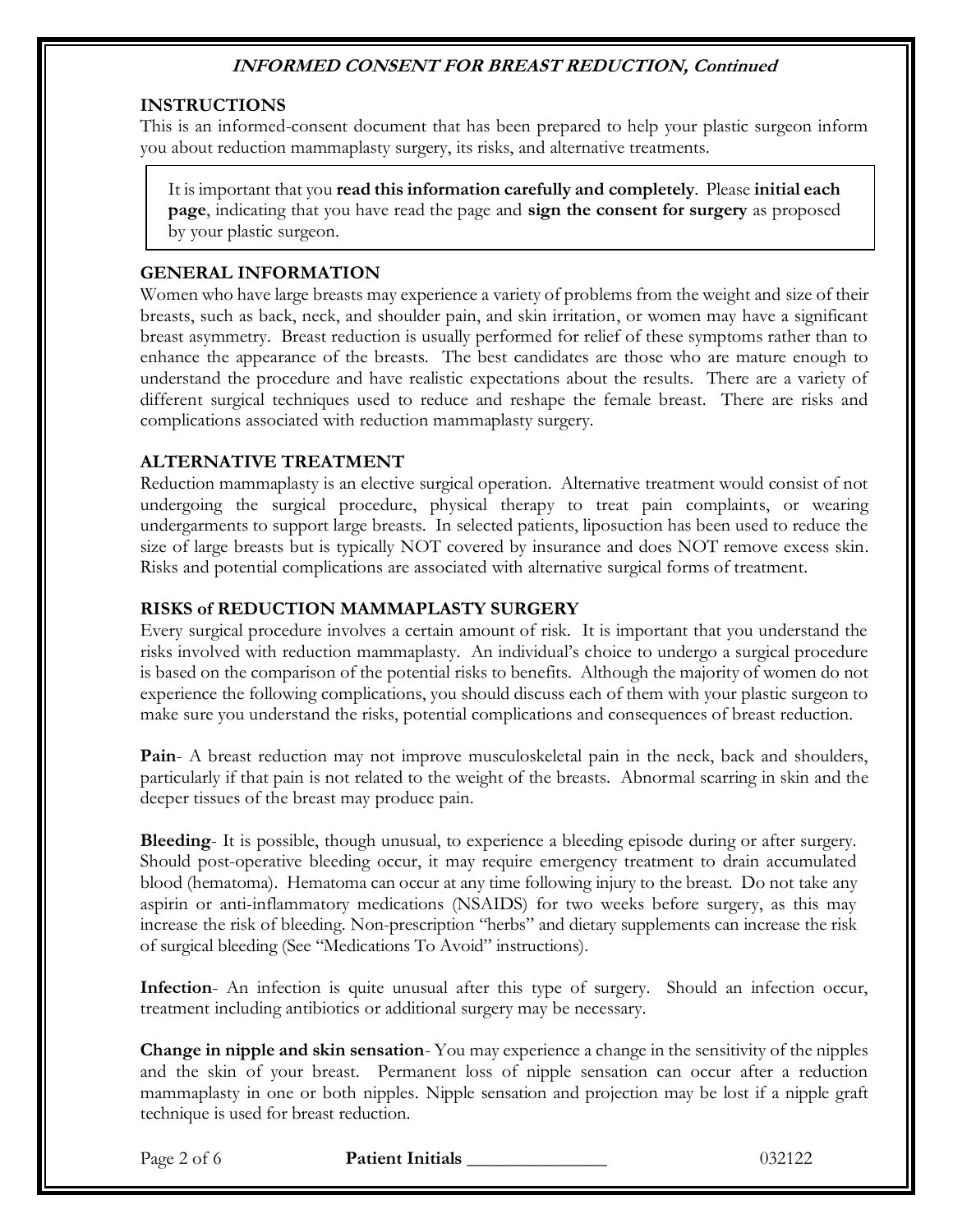**Breast feeding**- Although some women have been able to breast feed after breast reduction, in general this is not predictable. If you are planning to breast feed following breast reduction, it is important that you discuss this with your plastic surgeon prior to undergoing reduction mammaplasty.

**Asymmetry**- Breast asymmetry naturally occurs in most women. Differences in breast and nipple shape, size, or symmetry may also occur after surgery. Additional surgery may be necessary to revise asymmetry after a reduction mammaplasty.

**Firmness**- Excessive and focal areas of firmness of the breast can occur after surgery due to internal scarring or fat necrosis. The occurrence of this is not predictable. If an area of fat necrosis or scarring appears, this may require imaging, biopsy or additional surgical treatment.

**Skin scarring**- All surgical incisions produce scarring. The quality of these scars is unpredictable. Abnormal scars (thick, wide, raised, pigmented) may occur within the skin and deeper tissue. In some cases, scars may require surgical revision or other treatments.

**Delayed healing**- Wound disruption or delayed wound healing is possible. Some areas of the breast skin or nipple region may not heal normally and may take a long time to heal. It is even possible to have loss of skin or nipple tissue. This may require frequent dressing changes or further surgery to remove the non-healed tissue.

## **Smokers have a greater risk of skin loss and wound healing complications.**

**Unsatisfactory result**- There is the possibility of a poor result from the reduction mammaplasty surgery. You may be disappointed with the size and shape of your breasts. Asymmetry in nipple location, unanticipated breast shape and size may occur after surgery. Unsatisfactory surgical scar location may occur. It may be necessary to perform additional surgery to improve your results or remove implants.

**Breast disease**- Breast disease and breast cancer can occur independently of breast reduction surgery. It is recommended that all women perform periodic self examination of their breasts, have mammography according to American Cancer Society guidelines, and to seek professional care should a breast lump be detected.

**Existing breast cancer** – Although rare, it may be possible that a breast cancer could be found during or after the surgery. If this happens, the surgery may not be completed or only partially completed. Other treatment may be necessary.

**Allergic reactions**- In rare cases, local allergies to tape, suture material, or topical preparations have been reported. Systemic reactions, which are more serious may result from drugs used during surgery and prescription medications. Allergic reactions may require additional treatment.

**Surgical anesthesia**- Both local and general anesthesia involve risk. There is the possibility of complications, injury, and even death from all forms of surgical anesthesia or sedation.

**Death or serious injury** – In very rare cases, serious complications such stroke, heart attack or even death have resulted from surgery.

Page 3 of 6 **Patient Initials 2002** 132122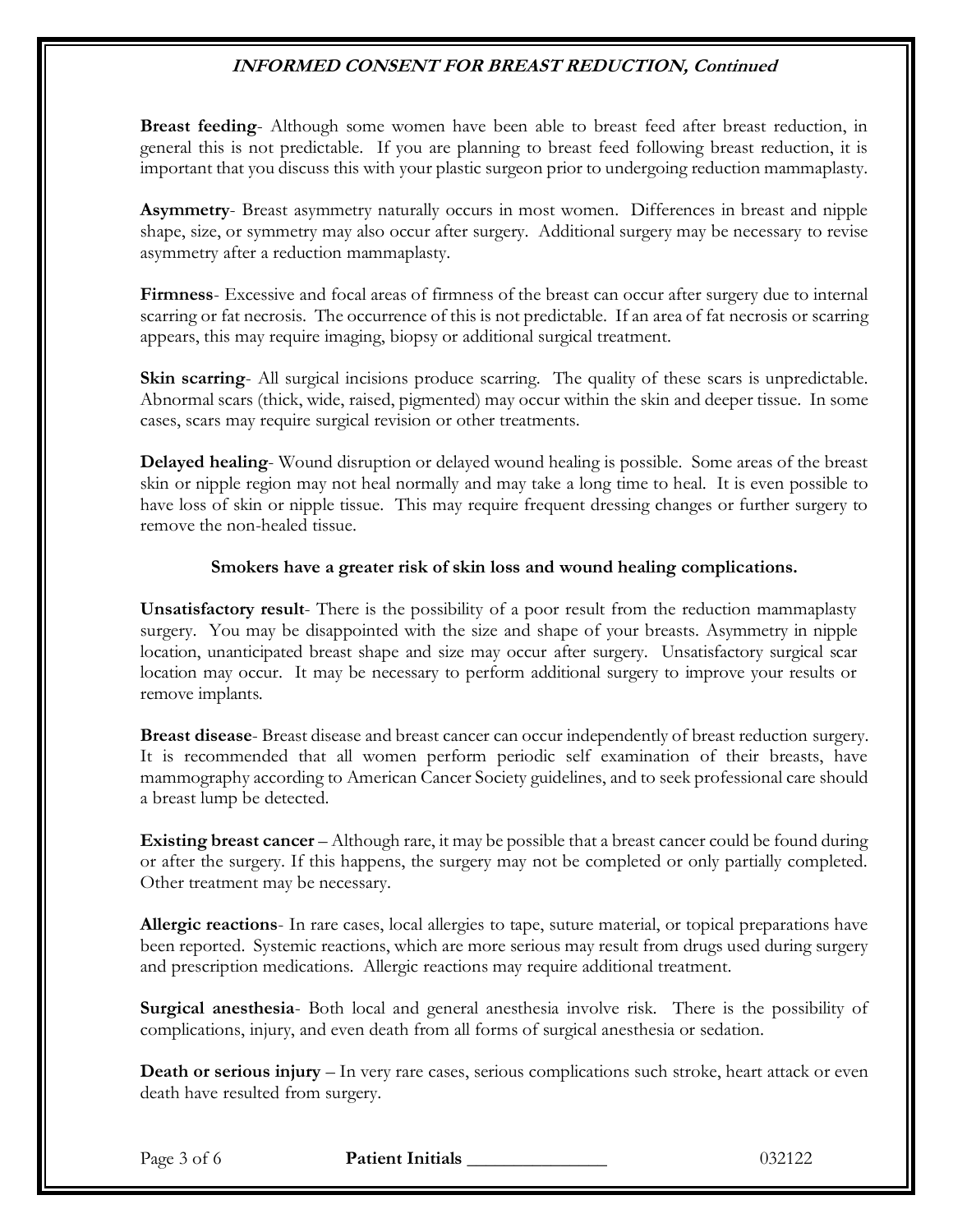## **ADDITIONAL SURGERY**

There are many variable conditions that may influence the long term result of reduction mammaplasty. Secondary surgery may be necessary to perform additional tightening or repositioning of the breasts. Should complications occur, additional surgery or other treatments may be necessary. Even though risks and complications occur infrequently, the risks cited are particularly associated with breast reduction surgery. Other complications and risks can occur but are even more uncommon. The practice of medicine and surgery is not an exact science. Although good results are expected, there is no guarantee or warranty expressed or implied, on the results that may be obtained.

## **HEALTH INSURANCE**

Depending on your particular health insurance plan, breast reduction surgery may be considered a covered benefit. There may be additional requirements in terms of the amount of breast tissue to be removed, the degree of physical problems caused by large breasts, and previous treatment you have tried. Breast reductions involving removal of small amounts of tissue may not be covered by your insurance. Please review your health insurance subscriber-information pamphlet, call your insurance company, and discuss this further with your plastic surgeon. Many insurance plans exclude coverage for secondary or revisionary surgery.

## **FINANCIAL RESPONSIBILITIES**

The cost of surgery involves several charges for the services provided. The total includes fees charged by your doctor, the cost of surgical supplies, laboratory tests, anesthesia, and hospital charges, depending on where the surgery is performed. Additional costs may occur should complications develop from the surgery. Secondary surgery or hospital day-surgery charges involved with revisionary surgery would also be your responsibility.

### **DISCLAIMER**

Informed consent documents are used to communicate information about the proposed treatment of a condition along with disclosure of risks and alternative forms of treatment(s). The informed consent process attempts to define principles of risk disclosure that should generally meet the needs of most patients in most circumstances.

However, informed consent documents should not be considered all-inclusive in defining other methods of care and risks encountered.

Informed consent documents are not intended to define or serve as the standard of medical care. Standards of medical care are determined based on all the facts involved in an individual case and are subject to change as scientific knowledge and technology advance and as practice patterns evolve.

**It is important that you read the above information carefully and have all your questions answered before signing the consent on the next page.**

Page 4 of 6 **Patient Initials 1996 Patient Initials** 132122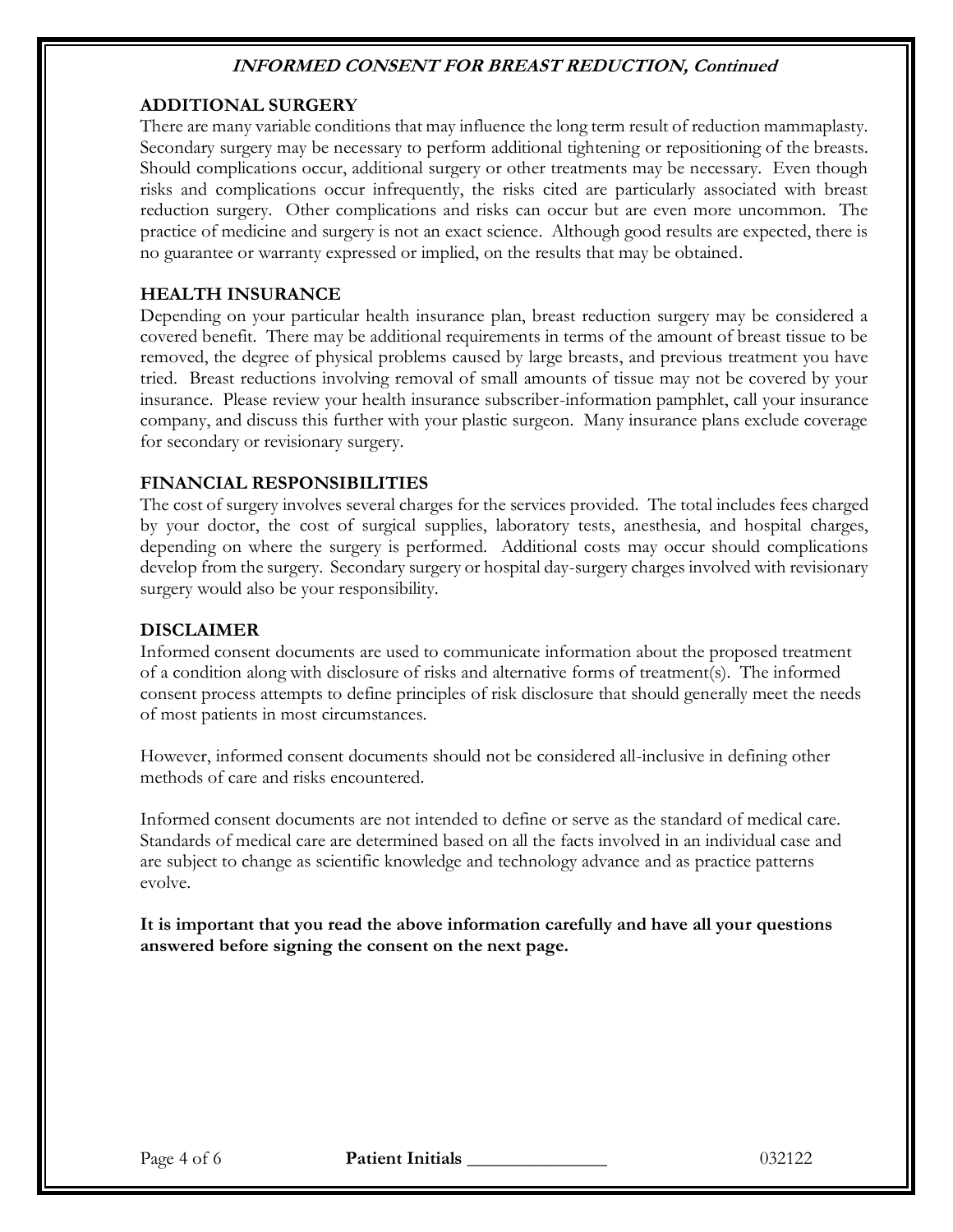# C**ONSENT FOR SURGERY/ PROCEDURE or TREATMENT**

1. I hereby authorize Dr. Gutowski and/or Dr. Andrea Martin, and such assistants as may be selected to perform the following procedure or treatment:

**Breast Reduction**

## I have received the following information sheet: **INFORMED CONSENT - BREAST REDUCTION**

- 2. I recognize that during the course of the operation and medical treatment or anesthesia, unforeseen conditions may necessitate different procedures than those above. I therefore authorize the above physician(s) and assistants or designees to perform such other procedures that are in the exercise of his or her professional judgment necessary and desirable. The authority granted under this paragraph shall include all conditions that require treatment and are not known to my physician(s) at the time the procedure is begun.
- 3. I consent to the administration of such anesthetics considered necessary or advisable. I understand that all forms of anesthesia involve risks, and the possibility of complications, or injury.
- 4. I acknowledge that no guarantee has been given by anyone as to the results that may be obtained.
- 5. I consent to the photographing and video recording of the operation(s) or procedure(s) to be performed, including appropriate portions of my body, for medical, scientific or educational purposes, provided my identity is not revealed by the pictures.
- 6. For purposes of advancing medical education, I consent to the admittance of observers to the operating room.
- 7. I consent to the disposal of any tissue, medical devices or body parts which may be removed.
- 8. I authorize the release of my Social Security number to appropriate agencies for legal reporting and medical-device registration, if applicable.
- 9. IT HAS BEEN EXPLAINED TO ME IN A WAY THAT I UNDERSTAND:
	- a. THE ABOVE TREATMENT OR PROCEDURE TO BE UNDERTAKEN
	- b. THERE MAY BE ALTERNATIVE PROCEDURES OR METHODS OF TREATMENT
	- c. THERE ARE RISKS TO THE PROCEDURE OR TREATMENT PROPOSED

10. I READ AND UNDERSTAND THIS DOCMENT. I ACCEPT THE RISKS EXPLAINED IN THIS DOCUMENT.

I CONSENT TO THE TREATMENT OR PROCEDURE AND THE ABOVE LISTED ITEMS (1-10). I AM SATISFIED WITH THE EXPLANATION. \_\_\_\_\_\_\_\_\_\_\_\_\_\_\_\_\_\_\_\_\_\_\_\_\_\_\_\_\_\_\_\_\_\_\_\_\_\_\_\_\_\_\_\_\_\_\_\_\_\_\_\_\_\_\_\_\_\_\_\_\_\_\_\_\_\_\_\_\_\_\_\_\_\_\_\_\_\_

Patient or Person Authorized to Sign for Patient

Date & Time \_\_\_\_\_\_\_\_\_\_\_\_\_\_\_\_\_\_\_ Witness \_\_\_\_\_\_\_\_\_\_\_\_\_\_\_\_\_\_\_\_\_\_\_\_\_\_\_\_\_\_\_\_\_\_\_\_\_\_\_\_

Page 5 of 6 **Patient Initials** 132122